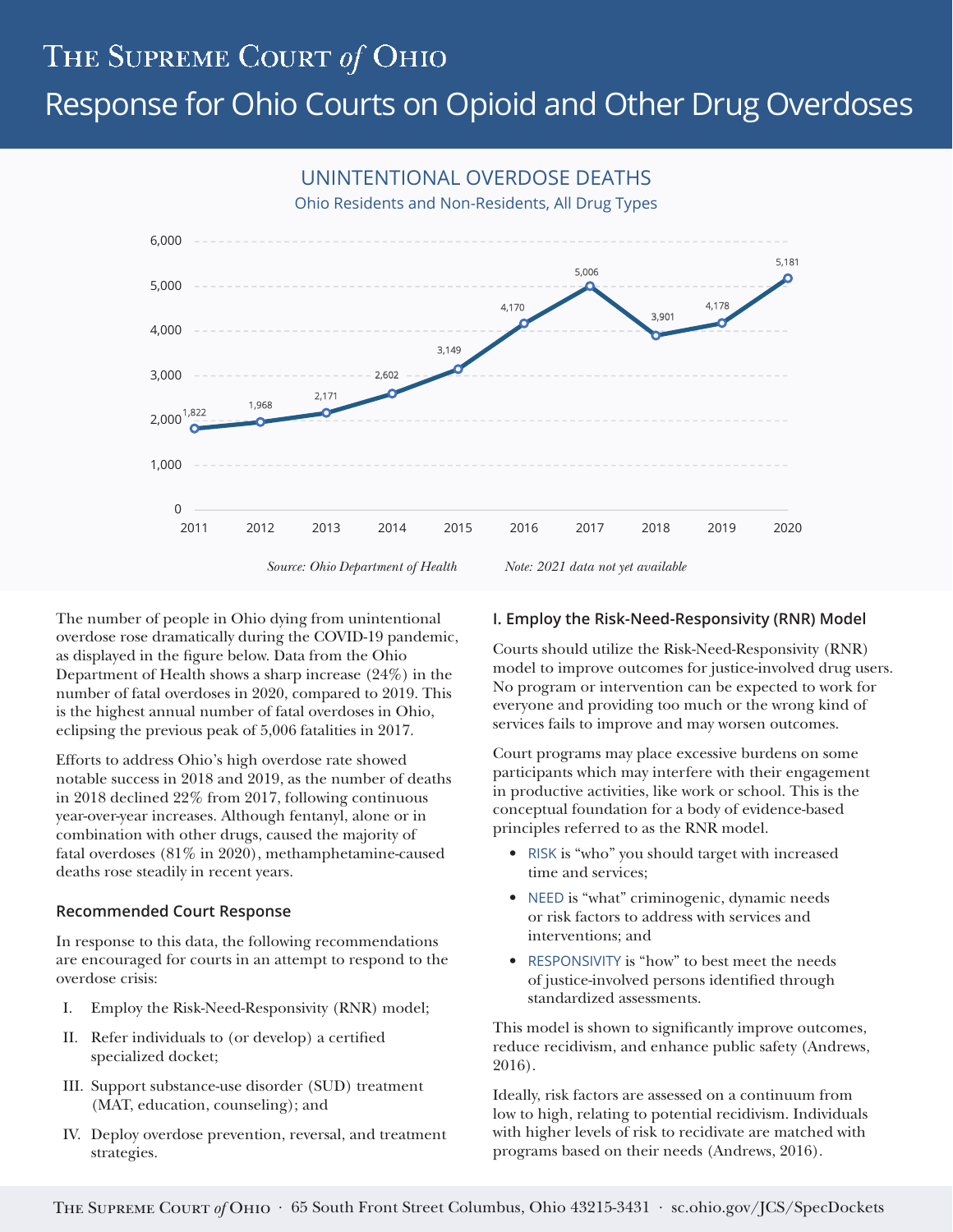Any inaccurate applications of the RNR model can lead to the delivery of unmatched services or delivery of matched services in the wrong sequence. OhioCourt.edu offers a course ([Introduction to Risk Assessment 2021](https://sco.csod.com/ui/lms-learning-details/app/course/51bc0e64-3251-4a52-a534-7ecaec76e2a7)) explaining the basic principles of the RNR model and how to use the model to inform decisions regarding court-involved individuals.

#### **II. Refer Individuals to (or Develop) a Certified Specialized Docket**

The Rules of Superintendence for the Courts of Ohio ([Sup.R.36.02-36.28](http://sc.ohio.gov/LegalResources/Rules/superintendence/Superintendence.pdf#Rule36.02)) allow local courts to create specialized dockets, a particular session of court offering a therapeuticoriented judicial approach to provide court supervision and appropriate treatment to individuals. Courts should refer individuals with substance-use disorders (SUD) to their local certified specialized docket or start a specialized docket in their jurisdiction if no such docket exists. Specialized dockets act as anti-stigma education via peer networks, increase engagement in treatment, and reduce recidivism in drug-using populations (Marlowe, 2010). [Step-by-step guidance](http://sc.ohio.gov/JCS/specDockets/) is available for specialized-docket certification.

#### **III. Support Substance-Use Disorder (SUD) Treatment (MAT, Education, Counseling)**

Individuals must receive SUD treatment based on a standardized assessment of treatment needs. Treatment providers are trained and supervised to deliver a continuum of evidence-based interventions documented in treatment manuals, with each treatment based on an individual's specific disorder.

When appropriate, courts should refer to the **Supreme** [Court of Ohio's Principles for the Use of Medication](https://www.supremecourt.ohio.gov/JCS/specDockets/resources/MATPrinciples.pdf) [Assisted Treatment \(MAT\) in Drug Courts](https://www.supremecourt.ohio.gov/JCS/specDockets/resources/MATPrinciples.pdf) regarding the coordination of medical professionals assessing for the appropriate medical intervention, and should show no preference to type of medication.

Specifically, communities should work within the jails to implement a MAT-release protocol. Protocols could include methadone and buprenorphine for individuals incarcerated while actively using opioids, naltrexone injections in jail, trauma-informed counseling, and connection to treatment prior to release to reduce potential deadly overdose upon release.

Treatment for opiate-use disorder (OUD) is a multifaceted relapse prevention program for those working to manage addiction to opiates. The standard of treatment for OUD includes assessment to determine a course of treatment and the appropriateness of MAT. MAT is used to treat

the physical symptoms of opioid addiction, as well as the parallel symptoms of medical and/or mental health disorders. MAT includes FDA-approved medications for OUD in conjunction with ongoing assessments with the prescribing medical doctor, as well as parallel clinical evidence-based interventions.

The three medications approved for the treatment of OUD in the United States include methadone (an opioid agonist), buprenorphine/Suboxone® (a partial agonist), and naltrexone/Vivitrol® (an opioid antagonist). Methadone and buprenorphine are long-acting opioid medications preventing withdrawal and decreasing opioid cravings, drug seeking, and drug use. Naltrexone is a nonopioid medication that blocks the effect of opioids in the body.

Approximately 75% of individuals with OUD relapse within three months of release from incarceration, with less than 10% entering treatment (McGreevey and Forkey, 2019). Additionally, this same population dies by overdose at very high rates, with one study reporting this occurs as high as 129 times that of death by overdose than the general population (World Health Organization, 2014).

Relapse rates also are high for individuals exiting rehabilitation programs. A study examining relapse after exiting residential detox showed opioid-relapse rates as high as 91%, with 59% of those occurring within the first week of release (Smyth et al. 2010).

Conversely, MAT shows a significant impact on overdose and relapse rates. In the article "The Impact of the Opioid Crisis on U.S. State Prison Systems," the authors examined multiple studies on incarcerated individuals treated with MAT programming while in jail or prison and subsequent inmate recovery post-release. Their findings show the majority of individuals increased community-treatment engagement and reduced illicit opioid and injection-drug use due to MAT. In one study, individuals connected to methadone post-release had a 65% lower risk of recidivism than individuals who were not treated with methadone (Scott et al, 2021).

Matching the medical and clinical criteria of the individual with the indicated form of MAT prior to release reduces the risk of overdose in the transitory period, while increasing the likelihood of further productive engagement in programming (Scott et al. 2021).

In the context of treatment, relapse is not necessarily a failure of treatment, but a moment in an individual's life where healthy-coping strategies are overwhelmed, resulting in a return to maladaptive coping through drug use. A treatment response to relapse examines the stressors, thought/emotional patterns, and underlying unaddressed